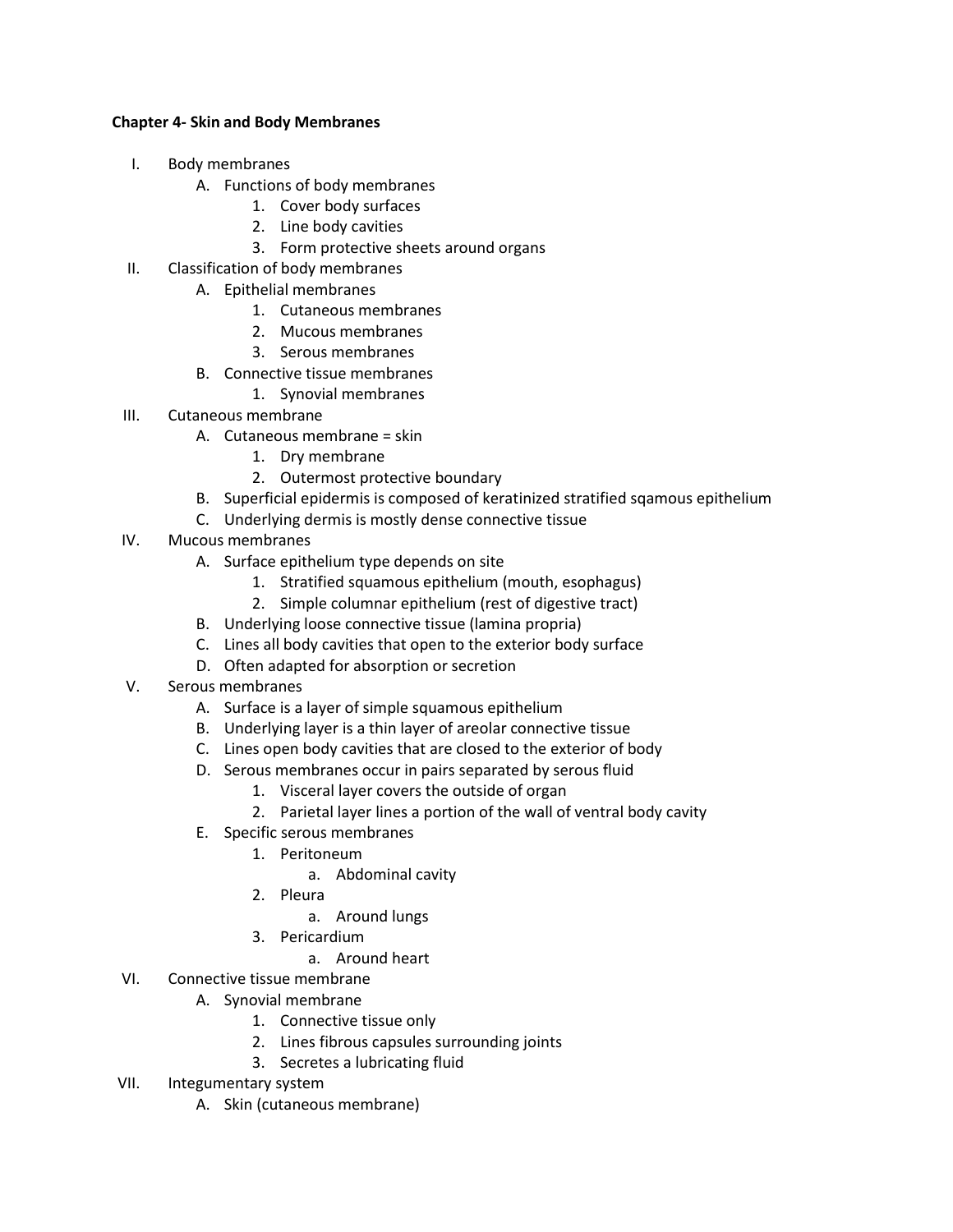- B. Skin derivatives
	- 1. Sweat glands
	- 2. Oil glands
	- 3. Hair
	- 4. Nails

## VIII. Skin structure

- A. Epidermis- outer layer
	- 1. Stratified squamous epithelium
	- 2. Often keratinized (hardened by keratin)
	- B. Dermis
		- 1. Dense connective tissue
	- C. Subcutaneous tissue (hypodermis) is deep to dermis
		- 1. Not part of the skin
		- 2. Anchors skin to underlying organs
		- 3. Composed mostly of adipose tissue
	- D. Layers of epidermis
		- 1. Stratum basale (stratum germinativum)
			- a. Deepest layer of epidermis
			- b. Lies next to dermis
			- c. Cells undergoing mitosis
			- d. Daughter cells are pushed upward to become the most superficial layers
		- 2. Stratum spinosum
		- 3. Stratum granulosum
		- 4. Stratum lucidum
			- a. Formed from dead cells of the deeper strata
			- b. Occurs only in thick, hairless skin of the palms of hands and soles of feet
		- 5. Stratum corneum
			- a. Outermost layer of epidermis
			- b. Shingle-like dead cells are filled with keratin (protective protein prevents water loss from skin)
		- 6. Summary of layers from deepest to most superficial
			- a. Stratum basale
			- b. Stratum spinosum
			- c. Stratum granulosum
			- d. Stratum lucidum (thick, hairless skin only)
			- e. Stratum corneum
		- 7. Melanin
			- a. Pigment (melanin) produced by melanocytes
			- b. Melanocytes are mostly in the stratum basale
			- c. Color is yellow to brown to black
			- d. Amount of melanin produced depends upon genetics and exposure to sunlight
	- E. Dermis
		- 1. Two layers
			- a. Papillary layer (upper dermal region)
				- 1) Projections called dermal papillae
					- a) Some contain capillary loops
					- b) Other house pain receptors and touch receptors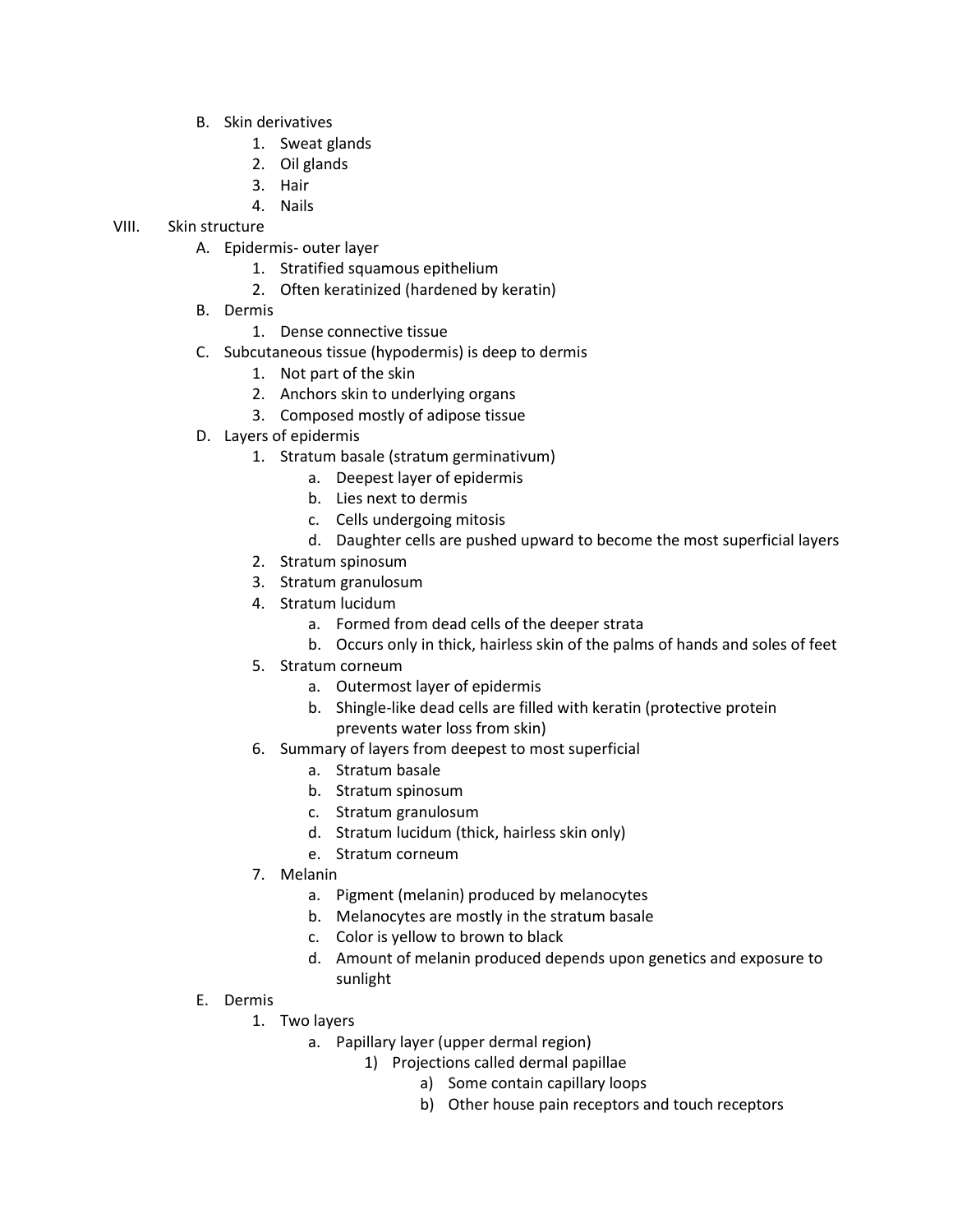- b. Reticular layer (deepest skin layer)
	- 1) Blood vessels
	- 2) Sweat and oil glands
	- 3) Deep pressure receptors
- 2. Overall dermis structure
	- a. Collagen and elastic fibers located throughout the dermis
		- 1) Collagen fibers give skin it toughness
		- 2) Elastic fibers give skin elasticity
	- b. Blood vessels play a role in body temperature regulation
- F. Normal skin color derminants
	- 1. Melanin
		- a. Yellow, brown, or black pigments
	- 2. Carotene
		- a. Orange-yellow pigment from some vegetables
	- 3. Hemoglobin
		- a. Red coloring from blood cells in dermal capillaries
		- b. Oxygen content determines the extent of red coloring
- G. Skin appendages
	- 1. Cutaneous glands are all exocrine glands
		- a. Sebaceous glands
		- b. Seat glands
	- 2. Hair
	- 3. Hair follicles
	- 4. Nails
- H. Appendages of the skin
	- 1. Sebaceous glands
		- a. Produce oil
		- b. Lubricant for skin
		- c. Prevents brittle hair
		- d. Kills bacteria
		- e. Most have ducts that empty into hair follicles; other open directly onto skin surface
		- f. Glands are activated at puberty
	- 2. Sweat glands
		- a. Produce sweat
		- b. Widely distributed in skin
		- c. Two types
			- 1) Eccrine
				- a) Open via duct to pore on skin surface
			- 2) Apocrine
				- a) Ducts empty into hair follicles
		- d. Sweat and its function
			- 1) Composition
				- a) Mostly water
				- b) Salts and vitamin C
				- c) Some metabolic waste
				- d) Fatty acids and proteins (apocrine only)
			- 2) Function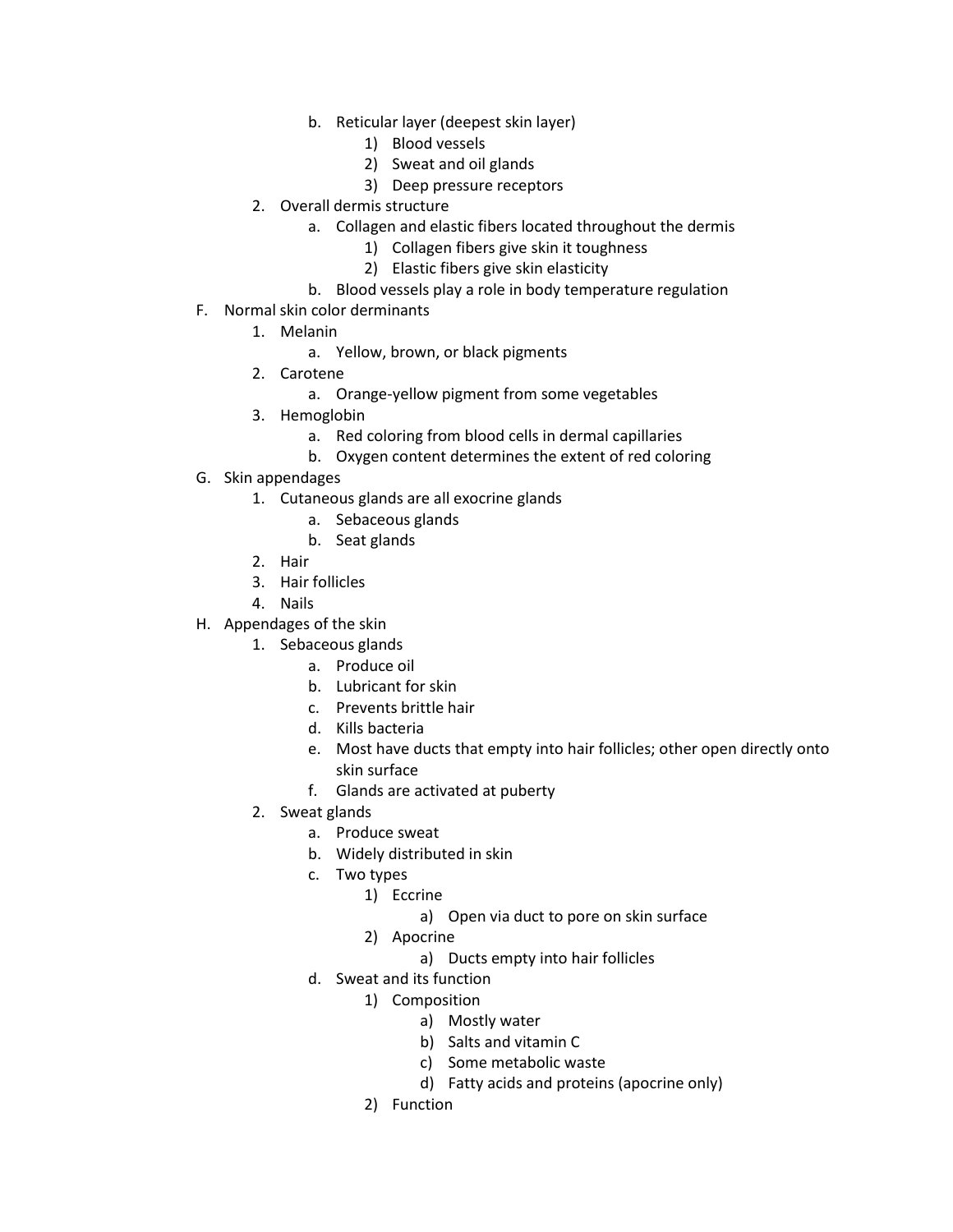- a) Helps dissipate excess heat
- b) Excretes waste products
- c) Acidic nature inhibits bacteria growth
	- i. Odor is from associated bacteria

- 3. Hair
	- a. Produced by hair follicle
	- b. Consists of hard keratinized epithelial cells
	- c. Melanocytes provide pigment for hair color
	- d. Hair anatomy
		- 1) Central medulla
		- 2) Cortex surrounds medulla
		- 3) Cuticle on outside of cortex
			- a) Most heavily keratinized
	- e. Associated hair structures
		- 1) Hair follicle
			- a) Dermal and epidermal sheath surround hair root
		- 2) Arrector pili muscle
			- a) Smooth muscle
			- b) Pulls hair upright when cold or frightened
		- 3) Sebaceous gland
		- 4) Sweat gland
- 4. Nails
	- a. Scale-like modifications of the epidermis
		- 1) Heavily keratinized
	- b. Stratum basale extends beneath the nail bed
		- 1) Responsible for growth
	- c. Lack of pigment makes them colorless
	- d. Nail structures
		- 1) Free edge
		- 2) Body is the visible attached portion
		- 3) Root of nail embedded in skin
		- 4) Cuticle is the proximal nail fold that projects onto the nail body
- IX. Skin homeostatic imbalances
	- A. Infections
		- 1. Athlete's foot (tinea pedis)
			- a. Caused by fungal infection
		- 2. Boils and carbuncles
			- a. Caused by bacterial infection
		- 3. Cold sores
			- a. Caused by a virus
	- B. Infections and allergies
		- 1. Contact dermatitis
			- a. Exposures cause allergic reaction
		- 2. Impetigo
			- a. Caused by bacterial infection
		- 3. Psoriasis
			- a. Cause is unknown
			- b. Triggered by trauma, infection, stress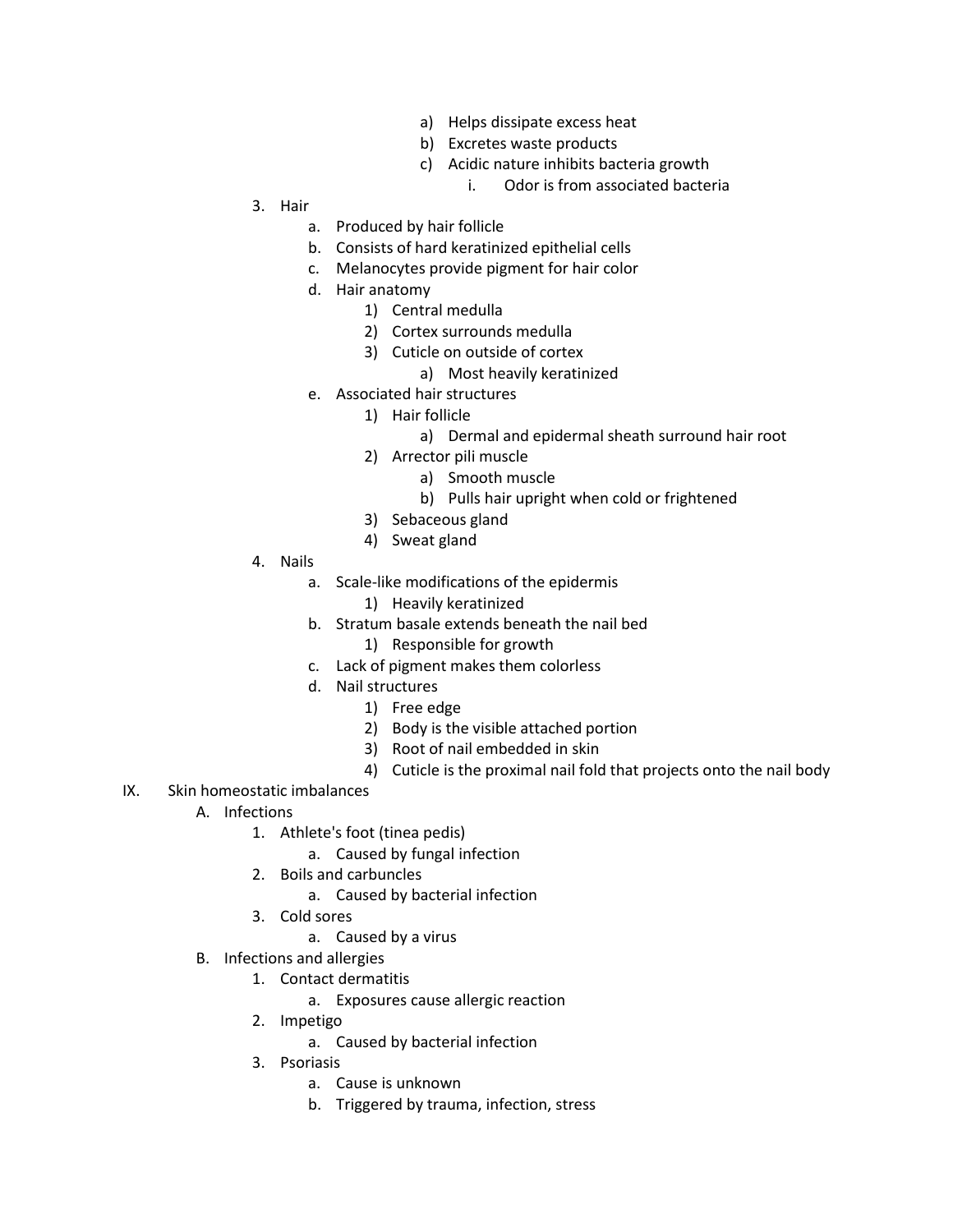- X. Skin homeostatic imbalances
	- A. Burns
		- 1. Tissue damage and cell death caused by heat, electricity, UV radiation, or chemicals
		- 2. Associated dangers
			- a. Dehydration
			- b. Electrolyte imbalance
			- c. Circulatory shock
		- 3. Rule of nines
			- a. Way to determine the extent of burns
			- b. Body is divided into 11 areas for quick examination
			- c. Each area represents about 9% of total body surface area
		- 4. Severity of burns
			- a. First-degree burns
				- 1) Only epidermis is damaged
				- 2) Skin is red and swollen
			- b. Second-degree burns
				- 1) Epidermis and upper dermis are damaged
				- 2) Skin is red with blisters
			- c. Third-degree burns
				- 1) Destroys entire skin layer
				- 2) Burn is grey-white or black
		- 5. Critical burns
			- a. Burns are considered critical if:
				- 1) Over 25% of body has second-degree burns
				- 2) Over 10% of body has third-degree burns
				- 3) There are third-degree burns of the face, hands or feet
	- B. Skin cancer
		- 1. Cancer- abnormal cell mass
		- 2. Classified in two ways
		- 3. Benign does not spread (encapsulated)
		- 4. Malignant- (metastasized) moves to other parts of body
		- 5. Skin cancer is most common type of cancer
		- 6. Skin cancer types
			- a. Basal cell carcinoma
				- 1) Lease malignant
				- 2) Most common type
				- 3) Arises from stratum basale
			- b. Squamous cell carcinoma
				- 1) Metastasizes to lymph nodes if not removed
				- 2) Early removal allows a good chance of cure
				- 3) Believed to be sun-induced
				- 4) Arises from stratum spinosum
			- c. Malignant melanoma
				- 1) Most deadly of skin cancers
				- 2) Cancer of melanocytes
				- 3) Metastasizes rapidly into lymph and blood vessels
			- d. Detection uses ABCD rule